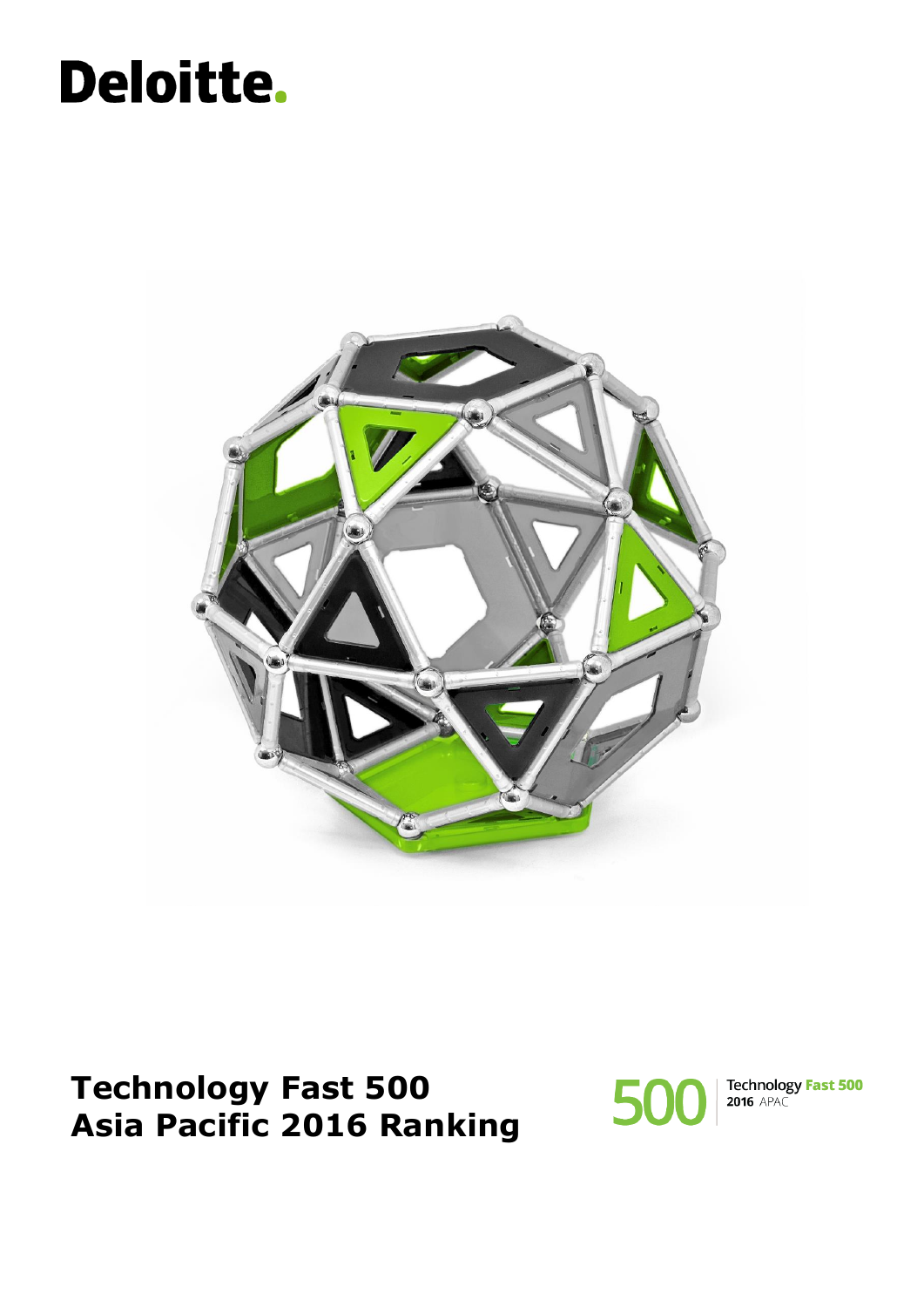## About the Deloitte Technology Fast 500™

#### **About the Deloitte Technology Fast 500™**

The Deloitte Technology Fast 500 Asia Pacific is the pre-eminent technology awards program in Asia Pacific, and now in its fifteenth year, it includes nine Asia Pacific locations: Australia; China (including Hong Kong); India; Japan; South Korea; Malaysia; New Zealand; Singapore and Taiwan. Combining technological innovation, entrepreneurship and rapid growth, Technology Fast 500 companies — large, small, public, and private — span a variety of Sectors, and are leaders in hardware, software, telecom, semiconductors, life sciences and emerging areas, such as clean technology. These companies are transforming the way business is done today.

#### **Selection and qualifying criteria**

The Technology Fast 500 award winners are selected based on % fiscal year revenue growth during the period from 2013 to 2015 (or 2014 to 2016 for a financial year ending between January and June). Eligibility for the Technology Fast 500 requires that companies own proprietary intellectual property or technology that is sold to customers in products that contribute to a majority of the company's operating revenues. Companies must have base-year operating revenues of at least US\$50,000. Additionally, companies must be in business for a minimum of three years, and be headquartered within Asia Pacific. This ranking is compiled from nominations submitted directly to the Technology Fast 500 program, and public company database research.

#### **Program information**

If you would like to learn more about the Technology Fast 500 Asia Pacific program, please visit [www.deloitte.com/fast500apac](http://www.deloitte.com/fast500apac) or contact [AsiaPacFast500@deloitte.com](mailto:AsiaPacFast500@deloitte.com)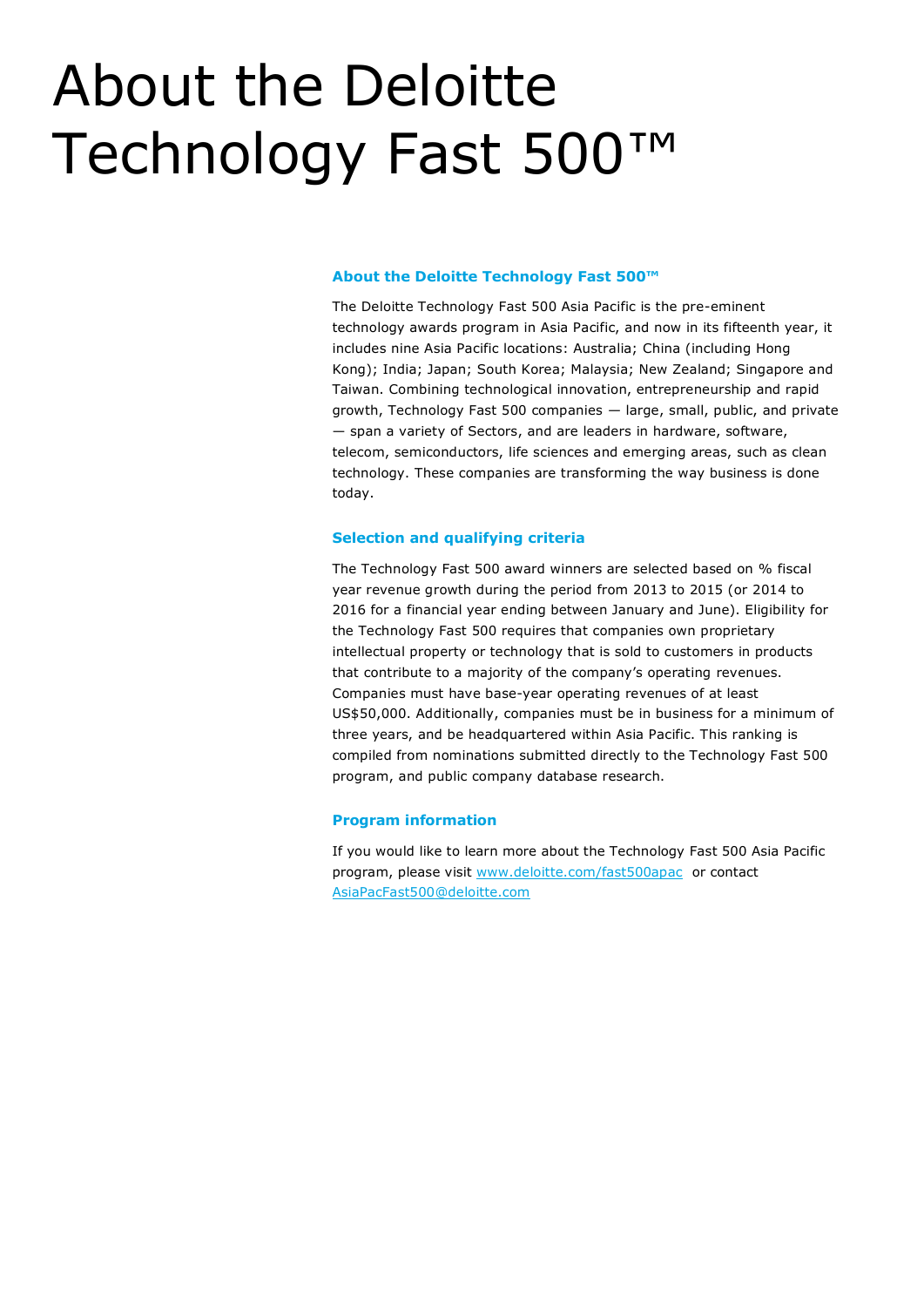# Deloitte's 2016 Technology Fast 500™ Ranking

| No. | <b>Company</b>                                       | <b>Country</b> | <b>Sector</b>    | Growth % | <b>Company Website</b>    |
|-----|------------------------------------------------------|----------------|------------------|----------|---------------------------|
|     | 1 ChengDu Wolaila                                    | China          | Software         | 25239%   | www.sposter.net           |
|     | 2 Puhui Financial Information Service Co Ltd         | China          | Software         | 14047%   | www.puhuifinance.com      |
| 3   | Bytedance Ltd                                        | China          | Media            | 13085%   | www.toutiao.com           |
| 4   | Cashrewards                                          | Australia      | Media            | 12469%   | www.cashrewards.com.au    |
| 5   | Property Exchange Australia Ltd                      | Australia      | Software         | 7116%    | www.pexa.com.au           |
| 6   | Yi Ren Heng Ye Technology Development Co Ltd         | China          | Software         | 6578%    | www.yirendai.com          |
| 7   | Interactive Group Technology Co Ltd                  | China          | Software         | 5883%    | www.hudongpai.com         |
|     | 8 Zuu Co Ltd                                         | Japan          | Media            | 5196%    | www.zuu.co.jp             |
| 9   | Wuhan Qimi Network Technology Co Ltd                 | China          | Media            | 5128%    | www.juanpi.com            |
| 10  | Pushpay                                              | New Zealand    | Software         | 4574%    | www.pushpay.com           |
| 11  | Qingdao Sci-Inno Blue New Energy Co Ltd              | China          | Clean Technology | 4347%    | www.kcxny.com             |
|     | 12 Get Capital Pty Ltd                               | Australia      | Media            | 3935%    | www.getcapital.com.au     |
|     | 13 Sidekicker                                        | Australia      | Media            | 3307%    | www.sidekicker.com.au     |
|     | 14 OS-easy Group Holding Ltd                         | China          | Software         | 3140%    | www.os-easy.com           |
| 15  | MoneyMe Financial Group Pty Ltd                      | Australia      | Software         | 2811%    | www.moneyme.com.au        |
| 16  | OpenMarkets Australia Ltd                            | Australia      | Software         | 2778%    | www.openmarkets.com.au    |
| 17  | Tech Mpire Ltd                                       | Australia      | Software         | 2723%    | www.techmpire.com         |
| 18  | PKSHA Technology Inc                                 | Japan          | Software         | 2607%    | www.pkshatech.com/ja      |
| 19  | Shanghai Qiniu Information Technology Co Ltd         | China          | Media            | 2532%    | www.giniu.com             |
| 20  | Long Time Technology Co Ltd                          | Taiwan         | Hardware         | 2289%    | www.lttech.com.tw         |
| 21  | Shanghai Yhouse Information Technology Co Ltd        | China          | Software         | 1975%    | www.yhouse.com            |
| 22  | Toreta Inc                                           | Japan          | Software         | 1854%    | www.toreta.in/jp          |
| 23  | Chengdu Guorong Technology Co Ltd                    | China          | Hardware         | 1794%    | www.cdgrtek.com           |
| 24  | <b>Enlight Corp</b>                                  | Taiwan         | Hardware         | 1763%    | www.enlightcorp.com.tw    |
| 25  | Hangzhou Terminus Network Technology Co Ltd          | China          | Software         | 1740%    | www.terminus.io           |
|     | 26 GreyCampus Edutech Pvt Ltd                        | India          | Media            | 1622%    | www.greycampus.com        |
| 27  | Shenzhen Anhua Optoelectronics Technology Co Ltd     | China          | Hardware         | 1494%    | www.anhuaoe.com           |
| 28  | Chengdu Dianwei Technology Co Ltd                    | China          | Software         | 1468%    | www.dianvo.com            |
| 29  | eMarket Experts                                      | Australia      | Media            | 1372%    | www.emarketexperts.com.au |
| 30  | Stellapps Technologies Pvt Ltd                       | India          | Software         | 1278%    | www.stellapps.com         |
| 31  | Wuhan Friendship New Tech Starch Engingeering Co Ltd | China          | Clean Technology | 1267%    | www.whyyxt.com            |
| 32  | PharmaEngine Inc                                     | Taiwan         | Life Sciences    | 1256%    | www.pharmaengine.com      |
| 33  | HUB24 Ltd                                            | Australia      | Media            | 1248%    | www.hub24.com.au          |
| 34  | Shenzhen iBOXPAY Information Technology Co Ltd       | China          | Software         | 1209%    | www.iboxpay.com           |
| 35  | Plexure Ltd                                          | New Zealand    | Software         | 1197%    | www.plexure.com           |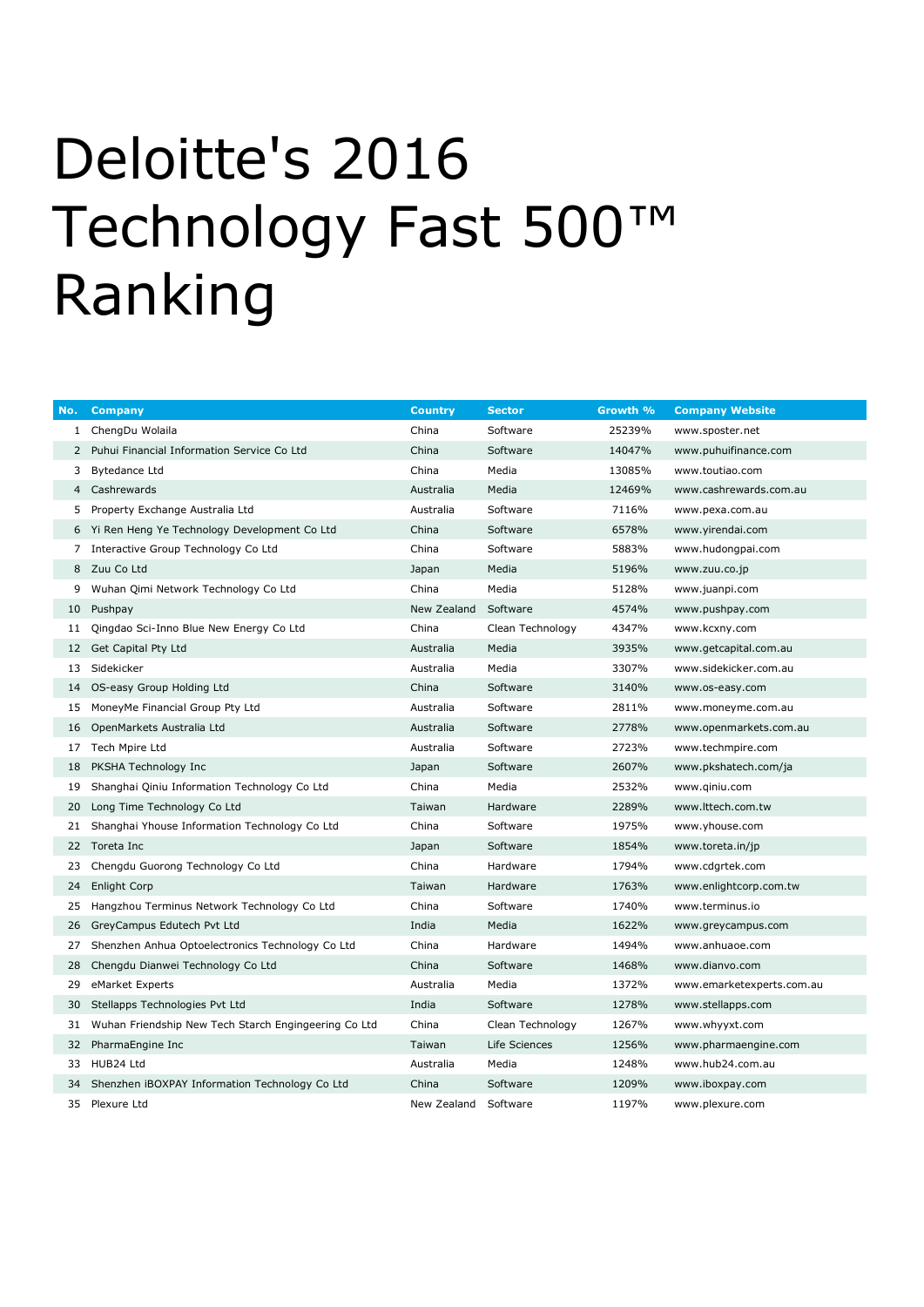| No. | <b>Company</b>                                  | <b>Country</b> | <b>Sector</b>    | Growth % | <b>Company Website</b>          |
|-----|-------------------------------------------------|----------------|------------------|----------|---------------------------------|
| 36  | Polestar Solutions and Services India LLP       | India          | Software         | 1166%    | www.polestarllp.com             |
| 37  | Beijing Yunce Information Technology Co Ltd     | China          | Software         | 1166%    | www.testin.cn                   |
| 38  | Digiark Guanghzou Information Tech Stock Co Ltd | China          | Software         | 1138%    | www.digiark.com:81              |
| 39  | Fork Media Pvt Ltd                              | India          | Media            | 1128%    | www.getforked.in                |
| 40  | GoodWorkLabs Services Pvt Ltd                   | India          | Software         | 1112%    | www.goodworklabs.com            |
| 41  | Shenzhen iTable New Media Marketing Inc         | China          | Media            | 1095%    | www.itable.com.cn               |
|     | 42 Tanda                                        | Australia      | Media            | 1087%    | www.tanda.co                    |
| 43  | Hangzhou Huxiu E-Commerce Co Ltd                | China          | Media            | 1079%    | www.beibei.com                  |
| 44  | Patsnap Pte Ltd                                 | Singapore      | Software         | 1078%    | www.patsnap.com                 |
| 45  | Prospa Advance Pty Ltd                          | Australia      | Software         | 1075%    | www.prosa.com                   |
| 46  | Chengdu Pengwan Technology Co Ltd               | China          | Media            | 1069%    | www.pw19.com                    |
| 47  | Beijing Capitalbio Technology Co Ltd            | China          | Life Sciences    | 1051%    | www.capitalbiotech.com          |
| 48  | AJ Networks Co Ltd                              | South Korea    | Clean Technology | 1045%    | www.ajnet.co.kr                 |
| 49  | Spire Technologies and Solutions Pvt Ltd        | India          | Software         | 1003%    | www.spiretechnologies.com/india |
| 50  | OpenAgent Pty Ltd                               | Australia      | Media            | 979%     | www.openagent.com.au            |
| 51  | Finotek Co Ltd                                  | South Korea    | Software         | 978%     | www.finotek.co.kr               |
| 52  | Guangzhou Tiancheng Medical Technology Co Ltd   | China          | Media            | 963%     | www.tecenet.com                 |
| 53  | <b>Online Marketing Gurus</b>                   | Australia      | Media            | 936%     | www.onlinemarketinggurus.com.au |
| 54  | Nourished Life Pty Ltd                          | Australia      | Media            | 915%     | www.nourishedlife.com.au        |
| 55  | Shenzhen Cnmobi Technology Co Ltd               | China          | Software         | 911%     | www.cnmobi.cn                   |
| 56  | Chengdu Chaoyouai Technology Ltd                | China          | Media            | 908%     | www.baicizhan.com               |
| 57  | Abgenom (Wuhan) Bio-tech Co Ltd                 | China          | Life Sciences    | 907%     | www.abgenom.com                 |
| 58  | Youmi Technology Co Ltd                         | China          | Media            | 903%     | www.umiplus.com                 |
| 59  | Beijing CloudVSP Co Ltd                         | China          | Software         | 896%     | www.cloudvsp.com                |
| 60  | Wuhan Sundata E-education Service Co Ltd        | China          | Media            | 892%     | www.whsundata.com               |
| 61  | Social Garden Pty Ltd                           | Australia      | Media            | 870%     | www.socialgarden.com.au         |
| 62  | Net Publishing Co Ltd                           | Taiwan         | Software         | 847%     | www.netappstore.net             |
| 63  | Beijing Zeasn Information Technology Co Ltd     | China          | Software         | 832%     | www.zeasn.com                   |
| 64  | Beijing LeRong Duoyuan Information Tech Co Ltd  | China          | Software         | 822%     | www.pintec.com                  |
| 65  | Beijing OneAPM Corp                             | China          | Software         | 815%     | www.oneapm.com                  |
| 66  | <b>Vocus Communications</b>                     | Australia      | Communications   | 805%     | www.vocus.com.au                |
| 67  | iBuyNew                                         | Australia      | Media            | 802%     | www.ibuynew.com.au              |
| 68  | Goyourlife Inc                                  | Taiwan         | Software         | 801%     | www.goyourlife.com              |
| 69  | Knowesis Pte Ltd                                | Singapore      | Software         | 799%     | www.knowesis.com                |
| 70  | DigitalX Ltd                                    | Australia      | Software         | 783%     | www.digitalx.com                |
| 71  | Timely                                          | New Zealand    | Software         | 770%     | www.gettimely.com               |
| 72  | Chengdu Tsixi Corp                              | China          | Media            | 739%     | www.tsixi.com                   |
| 73  | 9F Inc                                          | China          | Software         | 708%     | www.9fbank.com                  |
| 74  | <b>KuoBrothers Corp</b>                         | Taiwan         | Media            | 698%     | www.kuobrothers.com             |
| 75  | Wu Hangi Inquiry Information Technology Co Ltd  | China          | Communications   | 689%     | www.whqixun.com                 |
| 76  | ShenZhen SuiShou Technology Co Ltd              | China          | Software         | 688%     | www.feidee.com                  |
| 77  | Androidmov Technology Co Ltd                    | China          | Media            | 658%     | www.androidmov.com              |
| 78  | Fresh Focus                                     | New Zealand    | Media            | 656%     | www.freshfocus.net.nz           |
| 79  | Shanghai Zhongyan Information Technology Co Ltd | China          | Media            | 654%     | www.fanli.com                   |
| 80  | UniTest Inc                                     | South Korea    | Hardware         | 653%     | www.uni-test.com                |
| 81  | Com2uS Corp                                     | South Korea    | Software         | 639%     | www.com2us.com                  |
| 82  | WOOREEETI                                       | South Korea    | Hardware         | 633%     | www.wooreeeti.co.kr             |
| 83  | Shenzhen Wancheng Energy Co Ltd                 | China          | Clean Technology | 620%     | www.emcsz.com                   |
|     | 84 China Online Education Group (51Talk)        | China          | Media            | 614%     | www.51talk.com                  |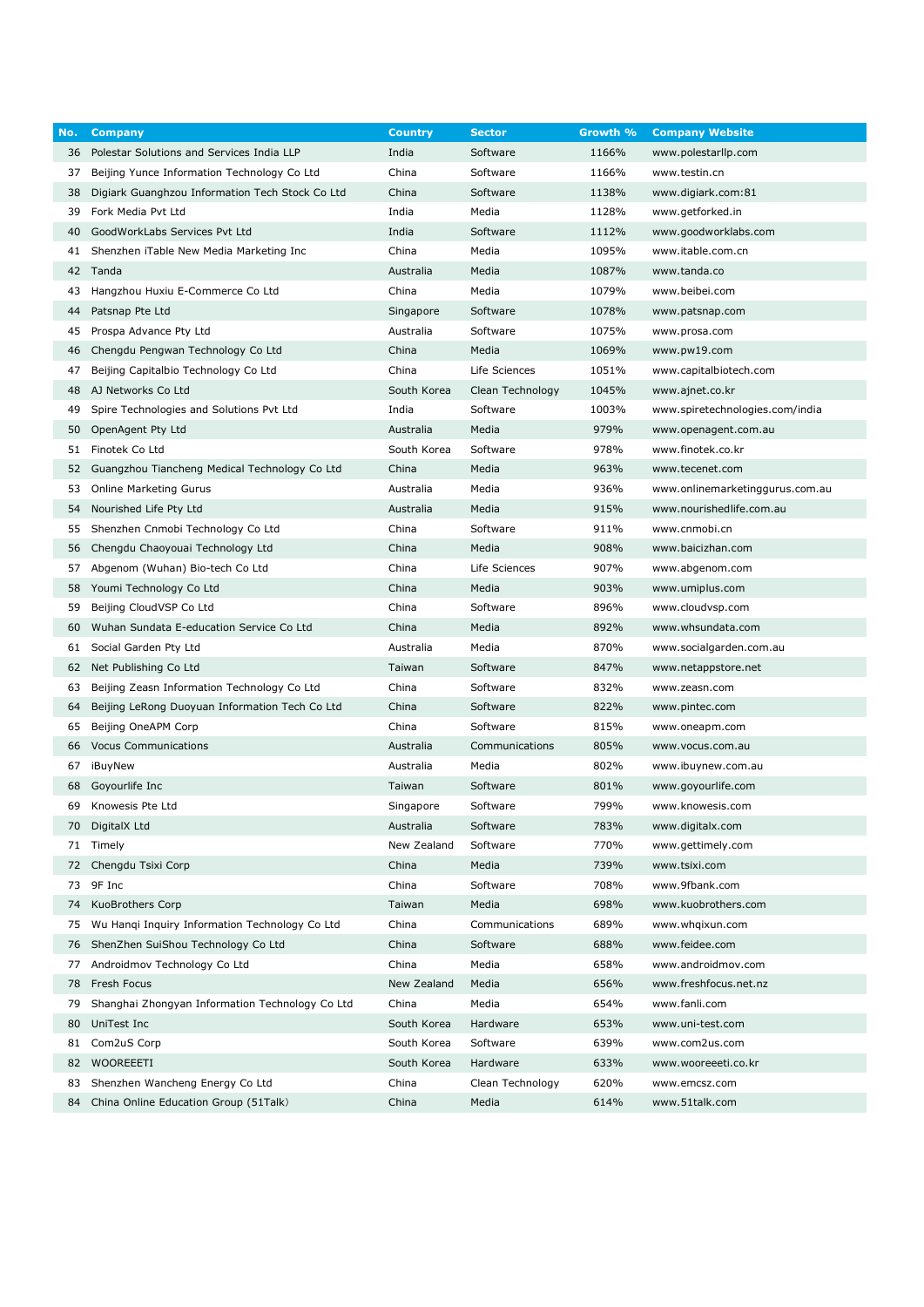| No. | <b>Company</b>                                      | <b>Country</b> | <b>Sector</b>    | Growth % | <b>Company Website</b>              |
|-----|-----------------------------------------------------|----------------|------------------|----------|-------------------------------------|
|     | 85 Heyrex Ltd                                       | New Zealand    | Software         | 613%     | www.heyrex.com                      |
|     | 86 Meixin Testing Technology Co Ltd                 | China          | Hardware         | 606%     | www.mttlab.com                      |
| 87  | Ultrafast Fibre Ltd                                 | New Zealand    | Communications   | 601%     | www.ultrafastfibre.co.nz            |
| 88  | PlantMiner Pty Ltd                                  | Australia      | Software         | 598%     | www.plantminer.com.au               |
| 89  | Wuhan Baifu Environmental Engineering Co Ltd        | China          | Clean Technology | 593%     | www.wh-bfhb.com                     |
| 90  | Dalian Biyouxue Education Network Co Ltd            | China          | Media            | 592%     | www.biyouxue.com                    |
| 91  | Wuhan Lotuxs Technology Co Ltd                      | China          | Hardware         | 586%     | www.lotuxs.com.cn                   |
|     | 92 Yigene Wuhan Biological Technology Inc           | China          | Life Sciences    | 581%     | www.idna.com.cn                     |
| 93  | Shenzhen Bincent Technology Co Ltd                  | China          | Media            | 560%     | www.tubatu.com                      |
| 94  | Q&K Investment Consulting Co Ltd                    | China          | Media            | 553%     | www.qk365.com                       |
| 95  | CV Check Ltd                                        | Australia      | Software         | 539%     | www.cvcheck.com                     |
| 96  | Egis Technology Inc                                 | Taiwan         | Hardware         | 539%     | www.egistec.com                     |
| 97  | Chengdu Yuxiang Information Technology Co Ltd       | China          | Media            | 538%     | www.tapenjoy.com                    |
| 98  | Oneflare Pty Ltd                                    | Australia      | Media            | 530%     | www.oneflare.com.au                 |
| 99  | Qingdao Sarnath Intelligence Technology Co Ltd      | China          | Software         | 521%     | www.sarnath.cn                      |
| 100 | High Performance Academy Ltd                        | New Zealand    | Media            | 518%     | www.hpacademy.com                   |
| 101 | Kent and Lime Group Pty Ltd                         | Australia      | Media            | 516%     | www.kentandlime.com.au              |
| 102 | Hubei Tianhejiakang Energy Technology Corp          | China          | Clean Technology | 509%     | www.hbthjk.com                      |
| 103 | Single Well Industrial Co Ltd                       | Taiwan         | Hardware         | 509%     | www.singlewell.com.tw               |
|     | 104 Whanau Tahi                                     | New Zealand    | Software         | 508%     | www.whanautahi.com                  |
| 105 | Zomato Media Pvt Ltd                                | India          | Media            | 504%     | www.zomato.com                      |
| 106 | Isovist Ltd                                         | New Zealand    | Software         | 500%     | www.isovist.co.nz                   |
| 107 | Its Skin Co Ltd                                     | South Korea    | Clean Technology | 491%     | www.itsskin.com                     |
| 108 | Adactin Group Pty Ltd                               | Australia      | Software         | 486%     | www.adactin.com                     |
| 109 | Chengdu Maizi Online Education Co                   | China          | Media            | 485%     | www.maiziedu.com                    |
| 110 | Guangdong BESTEK E-commerce Co Ltd                  | China          | Media            | 485%     | www.bestek.cn/                      |
| 111 | MyDeal.com.au                                       | Australia      | Software         | 480%     | www.mydeal.com.au                   |
|     | 112 Shenzhen Enesoon Science & Technology Co Ltd    | China          | Clean Technology | 475%     | www.enesoon.com.cn                  |
| 113 | Xylem Analytics (Beijing) Co Ltd                    | China          | Clean Technology | 473%     | www.xylemanalytics.cn               |
| 114 | Deputec Pty Ltd                                     | Australia      | Software         | 470%     | www.deputy.com                      |
| 115 | Think and Learn Pvt Ltd (BYJU's)                    | India          | Media            | 470%     | www.byjus.com                       |
| 116 | HuBei Huaao Security Technology Operation Co Ltd    | China          | Software         | 467%     | www.huaao24.com.cn                  |
| 117 | Genexine Inc                                        | South Korea    | Life Sciences    | 465%     | www.genexine.com                    |
|     | 118 Geniee Inc                                      | Japan          | Media            | 459%     | www.geniee.co.jp                    |
| 119 | <b>GNI Group Ltd</b>                                | Japan          | Life Sciences    | 454%     | www.gnipharma.com                   |
| 120 | <b>GREEN Cross Cell Corp</b>                        | South Korea    | Life Sciences    | 450%     | www.greencrosscell.com              |
| 121 | <b>JUIC International Corp</b>                      | Taiwan         | Hardware         | 449%     | www.juic.com.tw                     |
| 122 | 90 Seconds                                          | New Zealand    | Media            | 448%     | www.90seconds.tv                    |
| 123 | Easylink Payement Co Ltd                            | China          | Software         | 447%     | www.payeco.com                      |
| 124 | Wuhan Solfatech Energy Science and Tech Co Ltd      | China          | Clean Technology | 444%     | www.solfatech.com                   |
| 125 | Shenzhen Easy Connected Technology Co Ltd           | China          | Software         | 433%     | www.scrm.com                        |
| 126 | Chengdu Meng Sheng Technology Co Ltd                | China          | Communications   | 430%     | www.macrowave-signal.com            |
| 127 | Shenzhen Kingauto Electronic Co Ltd                 | China          | Hardware         | 428%     | szkingauto.cc                       |
| 128 | Chengdu Xinruixin Optical Communication Tech Co Ltd | China          | Hardware         | 428%     | www.cdxinruixin.com                 |
| 129 | WebZen Inc                                          | South Korea    | Software         | 415%     | www.company.webzen.com              |
| 130 | Zhejiang Laxcen Information Technology Inc Ltd      | China          | Hardware         | 409%     | www.laxcen.com                      |
| 131 | Qingdao Creatrust Electronic Technology Co Ltd      | China          | Hardware         | 397%     | www.creatrust.com.cn                |
| 132 | Shenzhen Xinchanglong New Material Tech Co Ltd      | China          | Hardware         | 396%     | www.gl-xcl.com                      |
| 133 | Stackla                                             | Australia      | Software         | 392%     | www.stackla.com                     |
| 134 | Code Avengers                                       | New Zealand    | Software         | 389%     | www.codeavengers.com                |
| 135 | Healthshare Pty Ltd                                 | Australia      | Software         | 388%     | www.healthshare.com.au              |
| 136 | Youboy.com                                          | China          | Software         | 378%     | www.youboy.com/home/about/index.htm |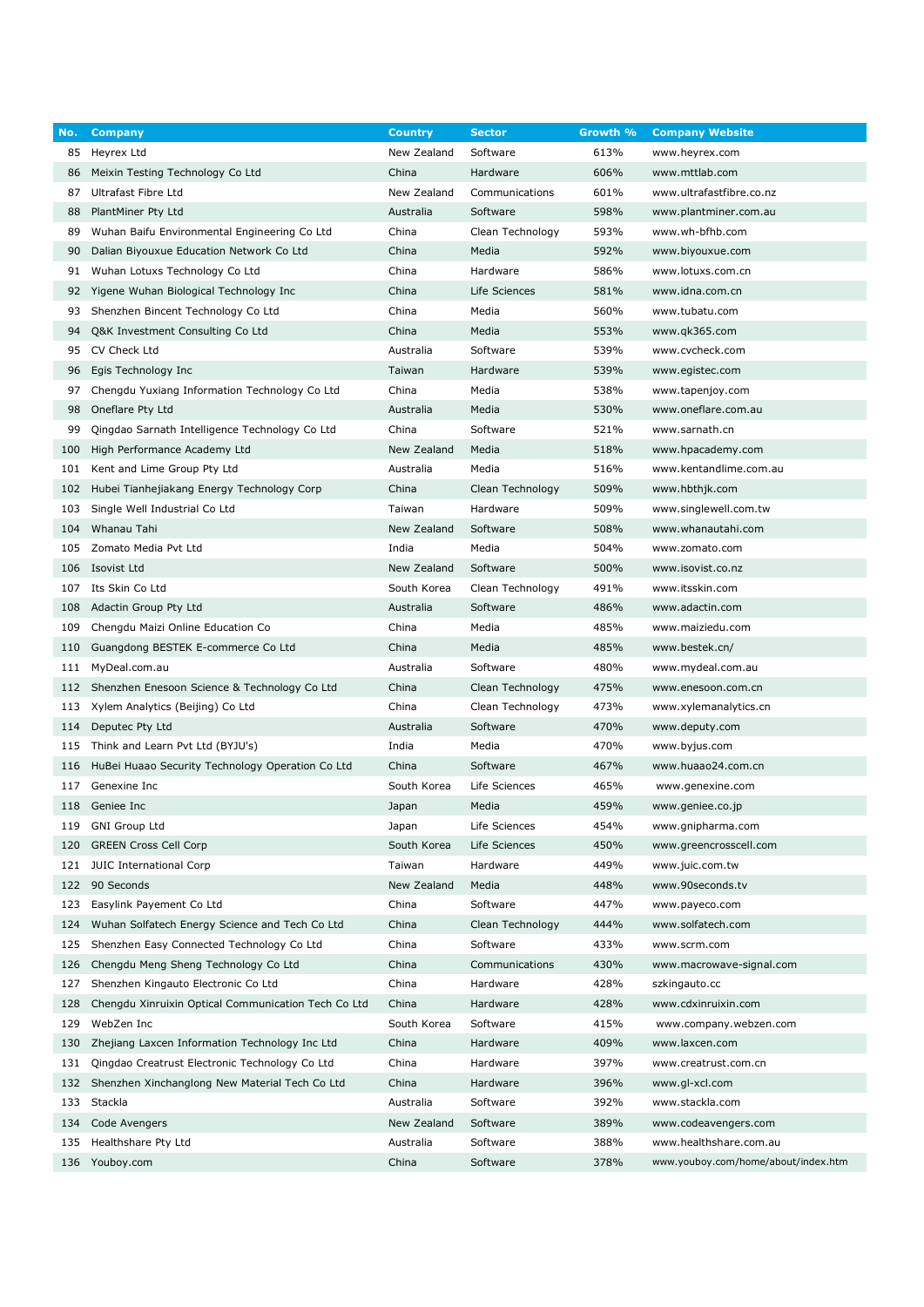| No.        | <b>Company</b>                                     | <b>Country</b>  | <b>Sector</b>              | Growth %     | <b>Company Website</b>               |
|------------|----------------------------------------------------|-----------------|----------------------------|--------------|--------------------------------------|
| 137        | Mobisy Technologies Pvt Ltd                        | India           | Software                   | 370%         | www.mobisy.com                       |
| 138        | <b>BIOCND</b> Inc                                  | South Korea     | Life Sciences              | 369%         | www.biocnd.com                       |
| 139        | Tiger Analytics India LLP                          | India           | Software                   | 367%         | www.tigeranalytics.com               |
| 140        | Easywell Biomedical Inc                            | Taiwan          | Life Sciences              | 367%         | www.easywellbio.com                  |
| 141        | CETC Beijing Electronic Equipment Co Ltd           | China           | Hardware                   | 364%         | www.bee-semi.com                     |
| 142        | Shenzhen Sinoagri E-commerce Co Ltd                | China           | Media                      | 363%         | www.ap-ec.cn                         |
| 143        | Stylerunner Pty Ltd                                | Australia       | Media                      | 363%         | www.stylerunner.com                  |
| 144        | Bota Bio Co Ltd                                    | South Korea     | Hardware                   | 360%         | www.idn.co.kr                        |
| 145        | Wuhan Easy-Sight Technology Co Ltd                 | China           | Hardware                   | 360%         | www.zy-cam.com                       |
| 146        | GreenSync Holdings Pty Ltd                         | Australia       | Clean Technology           | 359%         | www.greensync.com.au                 |
| 147        | Hangzhou Bangsun Financial Information Tech Co Ltd | China           | Software                   | 348%         | www.bsfit.com.cn                     |
| 148        | Astro SURI Holdings Inc                            | Japan           | Software                   | 348%         | www.astro-suri.co.jp                 |
| 149        | Freyr Software Services Pvt Ltd                    | India           | Software                   | 347%         | www.freyrsolutions.com               |
| 150        | WuHan Aibird UAV Co Ltd                            | China           | Hardware                   | 346%         | www.aibird.com                       |
| 151        | Guangzhou Mingshi Education Co Ltd                 | China           | Media                      | 346%         | www.mingshiedu.com                   |
| 152        | Blis Technologies Ltd                              | New Zealand     | Life Sciences              | 346%         | www.blis.co.nz                       |
| 153        | Hubei LifeSource Stem Cell Co Ltd                  | China           | Life Sciences              | 345%         | n/a                                  |
| 154        | Guangdong Wangjin Holdings Co Ltd                  | China           | Software                   | 341%         | www.ucsmy.com                        |
| 155        | Shenzhen Compton Technology Co Ltd                 | China           | Hardware                   | 341%         | www.compton.com.cn                   |
| 156        | Sokrati Technologies Pvt Ltd                       | India           | Media                      | 337%         | www.sokrati.com                      |
| 157        | ESV Inc                                            | South Korea     | Software                   | 330%         | www.esv.co.kr                        |
| 158        | Omnitel Inc                                        | South Korea     | Software                   | 327%         | www.omnitel.co.kr                    |
| 159        | One 97 Communications Ltd                          | India           | Media                      | 326%         | www.one97.com                        |
| 160        | Spotlight Reporting                                | New Zealand     | Software                   | 324%         | www.spotlightreporting.com           |
| 161        | ingogo Ltd                                         | Australia       | Software                   | 322%         | ingogo.com.au                        |
| 162        | Cohort Solutions Pty Ltd                           | Australia       | Media                      | 317%         | www.cohortsolutions.com              |
| 163        | Quotient                                           | New Zealand     | Software                   | 316%         | www.quotientapp.com/nz               |
| 164<br>165 | Advanced Wireless Semiconductor Comp               | Taiwan<br>China | Hardware<br>Communications | 315%         | www.awsc.com.tw                      |
| 166        | Pepwave Ltd<br>Jeju Semiconductor Corp             | South Korea     | Hardware                   | 314%<br>313% | www.peplink.com<br>www.jeju-semi.com |
| 167        | Barunson Entertainments & Arts                     | South Korea     | Media                      | 312%         | www.barunsonena.com                  |
| 168        | Kakao Corp                                         | South Korea     | Software                   | 309%         | www.kakao.com                        |
| 169        | Fluent Grid Ltd                                    | India           | Software                   | 306%         | www.fluentgrid.com                   |
| 170        | Payport Ltd                                        | New Zealand     | Software                   | 304%         | www.payport.co.nz                    |
| 171        | Annoroad Gene Technology Co Ltd                    | China           | Life Sciences              | 302%         | www.annoroad.com                     |
| 172        | GeoOp                                              | New Zealand     | Software                   | 301%         | www.geoop.com                        |
| 173        | Farben Information Technology Co Ltd               | China           | Software                   | 298%         | www.farben.com.cn                    |
| 174        | Allpowers Industrial International Ltd             | China           | Clean Technology           | 294%         | www.iallpowers.com                   |
| 175        | Guangdong Nexwise Co Ltd                           | China           | Software                   | 294%         | www.nexwise.com.cn                   |
| 176        | <b>Fluent Retail</b>                               | Australia       | Software                   | 292%         | www.fluentretail.com                 |
| 177        | WuXi AppTec Biopharmaceuticals Co Ltd              | China           | Life Sciences              | 291%         | www.wuxibiologics.com                |
| 178        | Guangzhou Sunhongs Corp Ltd                        | China           | Communications             | 290%         | www.sunhongs.com                     |
| 179        | Uprise Solutions Ltd                               | New Zealand     | Media                      | 290%         | www.uprise.co.nz                     |
| 180        | Shenzhen Winew Technology Co Ltd                   | China           | Software                   | 289%         | www.winew.com.cn                     |
| 181        | F1 Info Solutions and Services Pvt Ltd             | India           | Hardware                   | 289%         | www.f1infoservices.com               |
| 182        | Beijing Wondersoft Technology Co Ltd               | China           | Software                   | 288%         | www.wondersoft.cn                    |
| 183        | High Power Lighting Corp                           | Taiwan          | Hardware                   | 286%         | www.hplighting.com.tw                |
| 184        | Anterogen Co Ltd                                   | South Korea     | Life Sciences              | 286%         | www.anterogen.com                    |
| 185        | Bengo4.com Inc                                     | Japan           | Media                      | 283%         | www.corporate.bengo4.com             |
| 186        | <b>BRIDGEI2I Analytics Solutions Pvt Ltd</b>       | India           | Software                   | 282%         | www.bridgei2i.com                    |
| 187        | Wuhan Fengtian-Dingye-Information Network Co Ltd   | China           | Hardware                   | 281%         | www.fengtianxinxi.com                |
| 188        | Mobinius Technologies Pvt Ltd                      | India           | Software                   | 277%         | www.mobinius.com                     |
| 189        | Attinad Software Pvt Ltd                           | India           | Software                   | 277%         | www.attinadSoftware.com              |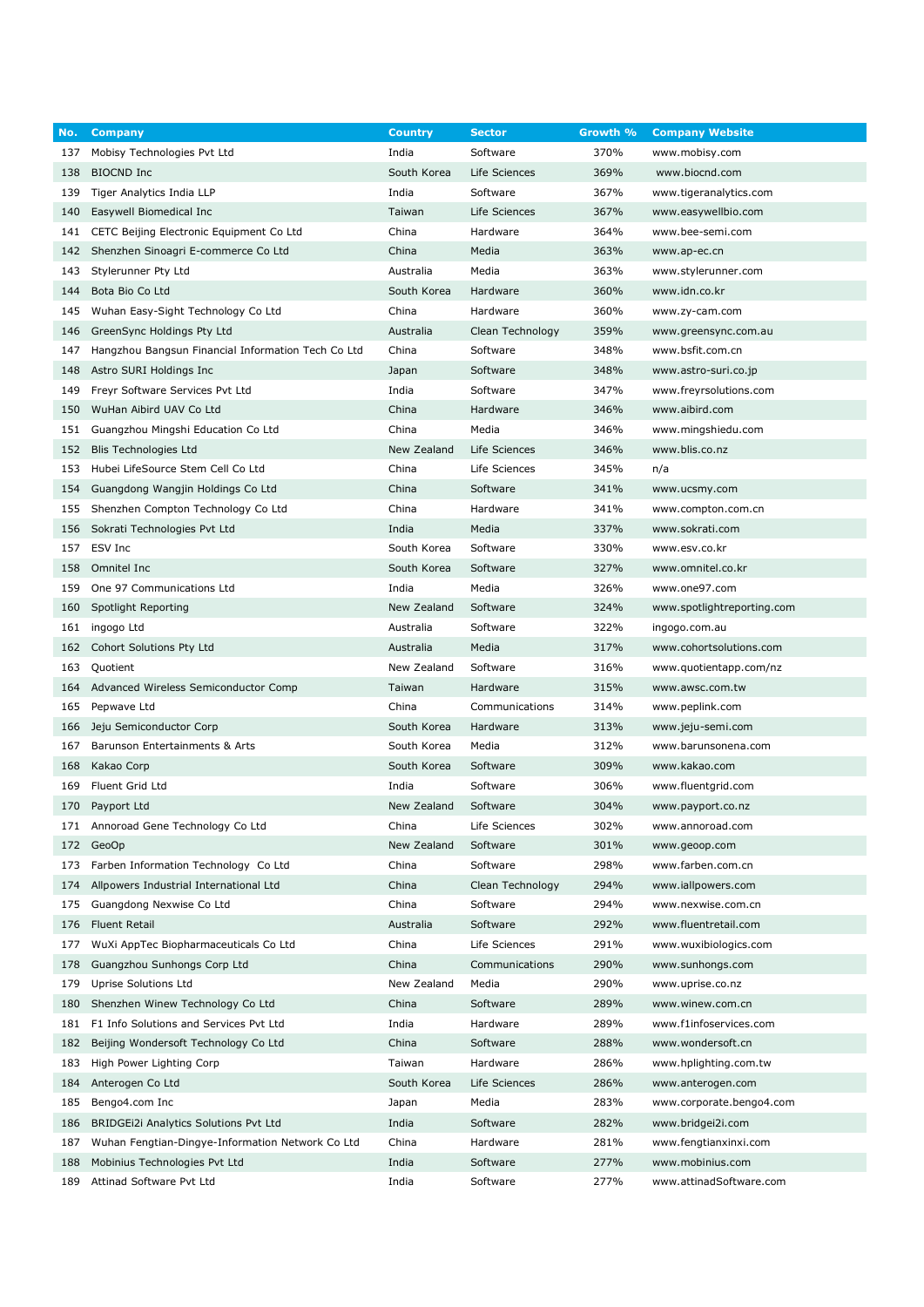| No. | <b>Company</b>                                        | <b>Country</b> | <b>Sector</b>    | Growth % | <b>Company Website</b>     |
|-----|-------------------------------------------------------|----------------|------------------|----------|----------------------------|
| 190 | Chengdu Morlab Testing Technology Co Ltd              | China          | Software         | 276%     | www.morlab.com             |
| 191 | Wuhan DR Laser Technology Corp Ltd                    | China          | Clean Technology | 276%     | www.drlaser.com.cn         |
| 192 | Shenzhen AGL Plastic Co Ltd                           | China          | Clean Technology | 275%     | www.szagl.com.cn           |
| 193 | Kellton Technology Solutions Ltd                      | India          | Software         | 273%     | www.kelltontech.com        |
| 194 | Area360 Ltd                                           | New Zealand    | Software         | 272%     | www.area360.com            |
| 195 | Mynet Inc                                             | Japan          | Software         | 270%     | www.mynet.co.jp            |
| 196 | Qingdao Haily Technology Co Ltd                       | China          | Hardware         | 269%     | www.haily.com.cn           |
| 197 | The Last Pickle Ltd                                   | New Zealand    | Software         | 268%     | www.thelastpickle.com      |
|     | 198 Vend Ltd                                          | New Zealand    | Software         | 265%     | www.vendhq.com             |
|     | 199 Guangzhou SALIAI Stemcell Science and Tech Co Ltd | China          | Life Sciences    | 264%     | www.saliai.com             |
|     | 200 Catapult                                          | Australia      | Hardware         | 264%     | catapultsports.com         |
| 201 | Kangstem Biotech Co Ltd                               | South Korea    | Life Sciences    | 262%     | www.kangstem.com           |
| 202 | Guangzhou Hexin Analytical Instrument Co Ltd          | China          | Hardware         | 260%     | www.tofms.net              |
| 203 | Sichuan Xingdun Technology Co Ltd                     | China          | Software         | 258%     | www.scxdtech.com           |
| 204 | Ennoconn Corp                                         | Taiwan         | Hardware         | 257%     | www.ennoconn.com           |
| 205 | Gramener Technology Solutions Pvt Ltd                 | India          | Software         | 257%     | www.gramener.com           |
| 206 | Riskk.com Sdn Bhd                                     | Malaysia       | Software         | 249%     | www.riskk.com              |
| 207 | Supple Solutions Pty Ltd                              | Australia      | Media            | 246%     | www.supple.com.au          |
| 208 | Interkors Co Ltd                                      | South Korea    | Clean Technology | 244%     | www.interkos.co.kr         |
| 209 | Beijing Benlai Technology Co Ltd                      | China          | Media            | 243%     | www.benlai.com             |
| 210 | Paru Co Ltd                                           | South Korea    | Clean Technology | 242%     | www.paru.co.kr             |
| 211 | Wuhan Kemov Electric Co Ltd                           | China          | Hardware         | 241%     | www.kemov.com              |
| 212 | Neodian Technology Co Ltd                             | South Korea    | Hardware         | 241%     | www.neodian.co.kr          |
| 213 | Mezzion Pharma Co Ltd                                 | South Korea    | Life Sciences    | 239%     | www.mezzion.co.kr          |
|     | 214 Moola                                             | New Zealand    | Software         | 236%     | www.moola.co.nz            |
|     | 215 Silab Technology Pvt Ltd                          | India          | Hardware         | 236%     | www.siliconandbeyond.com   |
| 216 | Beijing YpGreat Technology Development Co Ltd         | China          | Software         | 236%     | www.bangcle.com            |
| 217 | Teamspirit Inc                                        | Japan          | Software         | 235%     | www.teamspirit.co.jp       |
| 218 | Beijing Hollycon Medical Technology Co Ltd            | China          | Life Sciences    | 234%     | www.hollysys.com           |
| 219 | Nanobiosys Inc                                        | South Korea    | Life Sciences    | 232%     | www.nanobiosys.co.kr       |
| 220 | Cloud Plus Pty Ltd                                    | Australia      | Communications   | 232%     | WWW.CLOUDPLUS.COM          |
| 221 | Silicon Optronics Inc                                 | Taiwan         | Hardware         | 230%     | www.soinc.com.tw           |
| 222 | Guangdong AP TENON Science & Technology Co Ltd        | China          | Hardware         | 229%     | www.aptenon.com            |
|     | 223 AVR Edge Networks Pvt Ltd                         | India          | Software         | 228%     | www.edgenetworks.in        |
| 224 | Touchtech Ltd                                         | New Zealand    | Software         | 227%     | www.touchtech.co.nz        |
| 225 | Oh My Glasses Inc                                     | Japan          | Hardware         | 226%     | www.ohmyglasses.co.jp      |
| 226 | Giga Solar Materials Corp                             | Taiwan         | Hardware         | 226%     | www.gigasolar.com.tw       |
| 227 | FuGenX Technologies Pvt Ltd                           | India          | Software         | 226%     | www.fugenx.com             |
| 228 | A-Motion Co Ltd                                       | South Korea    | Hardware         | 224%     | www.amotion.co.kr          |
| 229 | Guru Gowri Krupa Technologies                         | India          | Software         | 222%     | www.ggktech.com            |
| 230 | Guangdong Sunmnet Technology Co Ltd                   | China          | Communications   | 220%     | www.sunmnet.com            |
| 231 | Yest Co Ltd                                           | South Korea    | Hardware         | 220%     | www.yest.co.kr             |
| 232 | Pureprofile Ltd                                       | Australia      | Media            | 218%     | businesses.pureprofile.com |
| 233 | Webkul Software Pvt Ltd                               | India          | Software         | 217%     | www.webkul.com             |
| 234 | Metaps Inc                                            | Japan          | Software         | 217%     | www.corp.metaps.com        |
| 235 | Mobile Embrace Ltd                                    | Australia      | Media            | 214%     | www.mobileembrace.com      |
| 236 | MarketXpander Services Pvt Ltd                        | India          | Software         | 214%     | www.leadsquared.com        |
| 237 | Intellectual Research Services Pvt Ltd                | India          | Software         | 211%     | www.iresearchservices.com  |
| 238 | Naontech Inc                                          | South Korea    | Hardware         | 211%     | www.naontec.com            |
| 239 | Crucialtec Co Ltd                                     | South Korea    | Hardware         | 209%     | www.crucialtec.com         |
| 240 | Hubei Yjt Technology Co Ltd                           | China          | Life Sciences    | 209%     | www.hnc.cn                 |
| 241 | Equiem Services Pty Ltd                               | Australia      | Communications   | 208%     | www.equiem.com.au          |
|     | 242 PaperKite                                         | New Zealand    | Software         | 208%     | www.paperkite.co.nz        |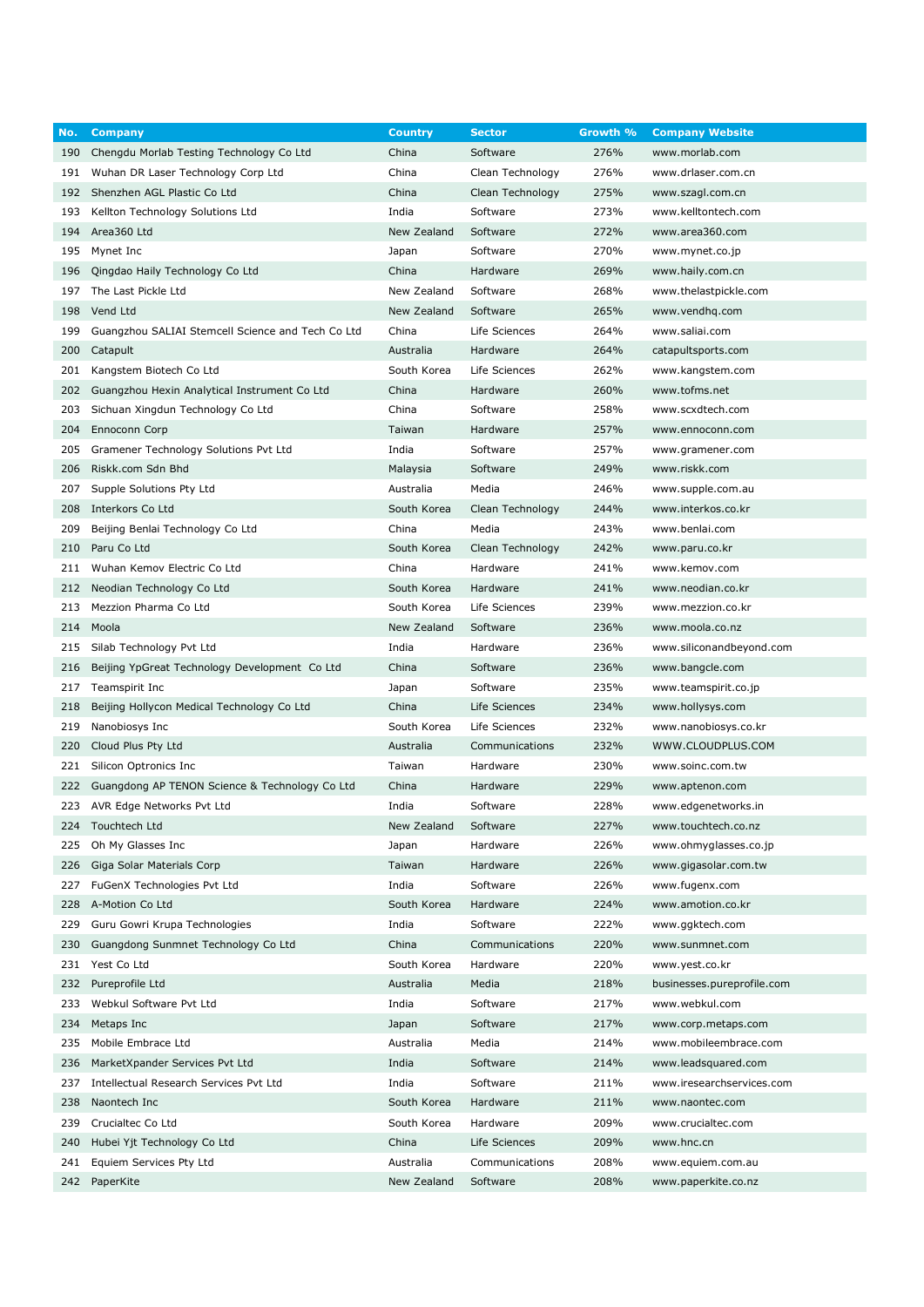| No. | <b>Company</b>                                     | <b>Country</b>             | <b>Sector</b>        | Growth %     | <b>Company Website</b>                 |
|-----|----------------------------------------------------|----------------------------|----------------------|--------------|----------------------------------------|
| 243 | Wuhan LJDY Technology Co Ltd                       | China                      | Software             | 207%         | www.luojiadeyi.com                     |
| 244 | Wuhan Fire Phoenix Cloud Computing Holding Co Ltd  | China                      | Software             | 207%         | www.hanfis.com                         |
| 245 | Robotic Wares Pvt Ltd (FarEye)                     | India                      | Software             | 207%         | www.getfareye.com/in                   |
| 246 | Fun Yours Technology Co Ltd                        | Taiwan                     | Software             | 205%         | www.fy.com.tw                          |
| 247 | Qingdao Tosun Intelligent Technology Co Ltd        | China                      | Software             | 205%         | www.tosun.cn                           |
| 248 | Annex Products (Quad Lock)                         | Australia                  | Hardware             | 204%         | www.quadlockcase.com                   |
| 249 | Guangzhou Zhiguang Energy Efficiency Co Ltd        | China                      | Clean Technology     | 204%         | www.gzzg.com.cn                        |
| 250 | Valueleaf Services Pvt Ltd                         | India                      | Media                | 204%         | www.valueleaf.com                      |
| 251 | Successive Software Pyt Ltd                        | India                      | Software             | 203%         | www.successiveSoftwares.com            |
| 252 | Shenzhen 8AZA Network Technology Co Ltd            | China                      | Software             | 203%         | www.hirede.com                         |
| 253 | System and Application Technology Inc              | South Korea                | Hardware             | 203%         | www.satech.co.kr                       |
| 254 | Bangzheng Technology Co Ltd                        | China                      | Software             | 200%         | www.bangzhengkeji.com.cn               |
| 255 | Roam Creative Ltd                                  | New Zealand                | Software             | 199%         | www.roamltd.com                        |
| 256 | Pure SEO                                           | New Zealand                | Communications       | 199%         | www.pureseo.co.nz                      |
| 257 | Sntek Co Ltd                                       | South Korea                | Clean Technology     | 199%         | www.sntek.com                          |
| 258 | Shenzhen NuboMed Equipment Co Ltd                  | China                      | Life Sciences        | 198%         | www.nubomed.com                        |
| 259 | Logah Technology Corp                              | Taiwan                     | Hardware             | 197%         | www.logah.com                          |
| 260 | Rentracks Co Ltd                                   | Japan                      | Media                | 197%         | www.rentracks.co.jp                    |
| 261 | 9Splay Entertainment Technology Co                 | Taiwan                     | Software<br>Software | 196%         | www.9splay.com                         |
| 263 | 262 Xero Ltd<br>RaemongRaein Co Ltd                | New Zealand<br>South Korea | Media                | 195%<br>194% | www.xero.com<br>www.raemongraein.co.kr |
| 264 | FlexiTime                                          | New Zealand                | Software             | 191%         | www.flexitime.co.nz                    |
| 265 | CustomerXPs Software Pvt Ltd                       | India                      | Software             | 191%         | www.customerxps.com                    |
| 266 | Telegate Pty Ltd                                   | Australia                  | Communications       | 191%         | www.telegate.com.au                    |
| 267 | Bookme                                             | New Zealand                | Media                | 191%         | www.bookme.co.nz                       |
| 268 | ShowGizmo Ltd                                      | New Zealand                | Software             | 189%         | www.showgizmo.com                      |
| 269 | Beijing Video Telecom Information Technology Corp  | China                      | Communications       | 189%         | www.weitaishixin.com                   |
| 270 | Beijing CloudCC.com Technology Co Ltd              | China                      | Communications       | 188%         | www.cloudcc.com                        |
| 271 | Solutions Infini Technologies Pvt Ltd              | India                      | Software             | 187%         | www.solutionsinfini.com                |
| 272 | <b>ARANZ Medical</b>                               | New Zealand                | Life Sciences        | 187%         | www.aranzmedical.com                   |
| 273 | Report Bee Edusys Pvt Ltd                          | India                      | Software             | 185%         | www.reportbee.com/#home                |
| 274 | Energy Saving Environmental Protection Tech Co Ltd | China                      | Clean Technology     | 185%         | www.znxyee.com                         |
| 275 | Promate Solutions Corp                             | Taiwan                     | Hardware             | 185%         | www.promate.com                        |
| 276 | Mint Design Ltd                                    | New Zealand                | Communications       | 184%         | www.mintdesign.co.nz                   |
| 211 | Land Mark Optcelectronics Corp                     | Taiwan                     | Hardware             | 184%         | www.lmoc.com.tw                        |
| 278 | Speee Inc                                          | Japan                      | Communications       | 183%         | www.speee.jp                           |
| 279 | Bay Environmental Technology Corp                  | China                      | Clean Technology     | 183%         | www.bayeco.cn                          |
| 280 | Softcen Co Ltd                                     | South Korea                | Clean Technology     | 181%         | www.softcen.co.kr                      |
| 281 | Vinomofo (OSHC)                                    | Australia                  | Media                | 180%         | vinomofo.com                           |
| 282 | Sichuan Great Master Diagnostics Co Ltd            | China                      | Life Sciences        | 179%         | www.greatmaster.com                    |
| 283 | Jack Media                                         | Australia                  | Media                | 178%         | www.JackMedia.com                      |
| 284 | Ahalife Holdings Ltd                               | Australia                  | Media                | 177%         | www.ahalife.com                        |
| 285 | Bluecom Co Ltd                                     | South Korea                | Hardware             | 177%         | www.bluec.co.kr                        |
| 286 | Albatron Technology Co Ltd                         | Taiwan                     | Hardware             | 177%         | www.albatron.com.tw                    |
| 287 | JetMax Media                                       | New Zealand                | Media                | 175%         | www.jetmaxmedia.com                    |
| 288 | CEDCOSS Technologies Pvt Ltd                       | India                      | Software             | 175%         | www.cedcoss.com                        |
| 289 | Flagship Digital                                   | Australia                  | Media                | 175%         | www.flagshipdigital.com.au             |
| 290 | DesignOne Japan Inc                                | Japan                      | Media                | 174%         | www.designone.jp                       |
| 291 | W-SCOPE Corp                                       | Japan                      | Life Sciences        | 174%         | www.w-scope.co.jp                      |
| 292 | b <sub>2</sub> cloud                               | Australia                  | Software             | 173%         | b2cloud.com.au                         |
| 293 | <b>Customer Monitor</b>                            | New Zealand                | Software             | 173%         | www.customermonitor.com                |
| 294 | Dreamorbit Softech Pvt Ltd                         | India                      | Software             | 172%         | www.dreamorbit.com                     |
| 295 | MNF Group Ltd                                      | Australia                  | Communications       | 172%         | www.mnfgroup.Ltd                       |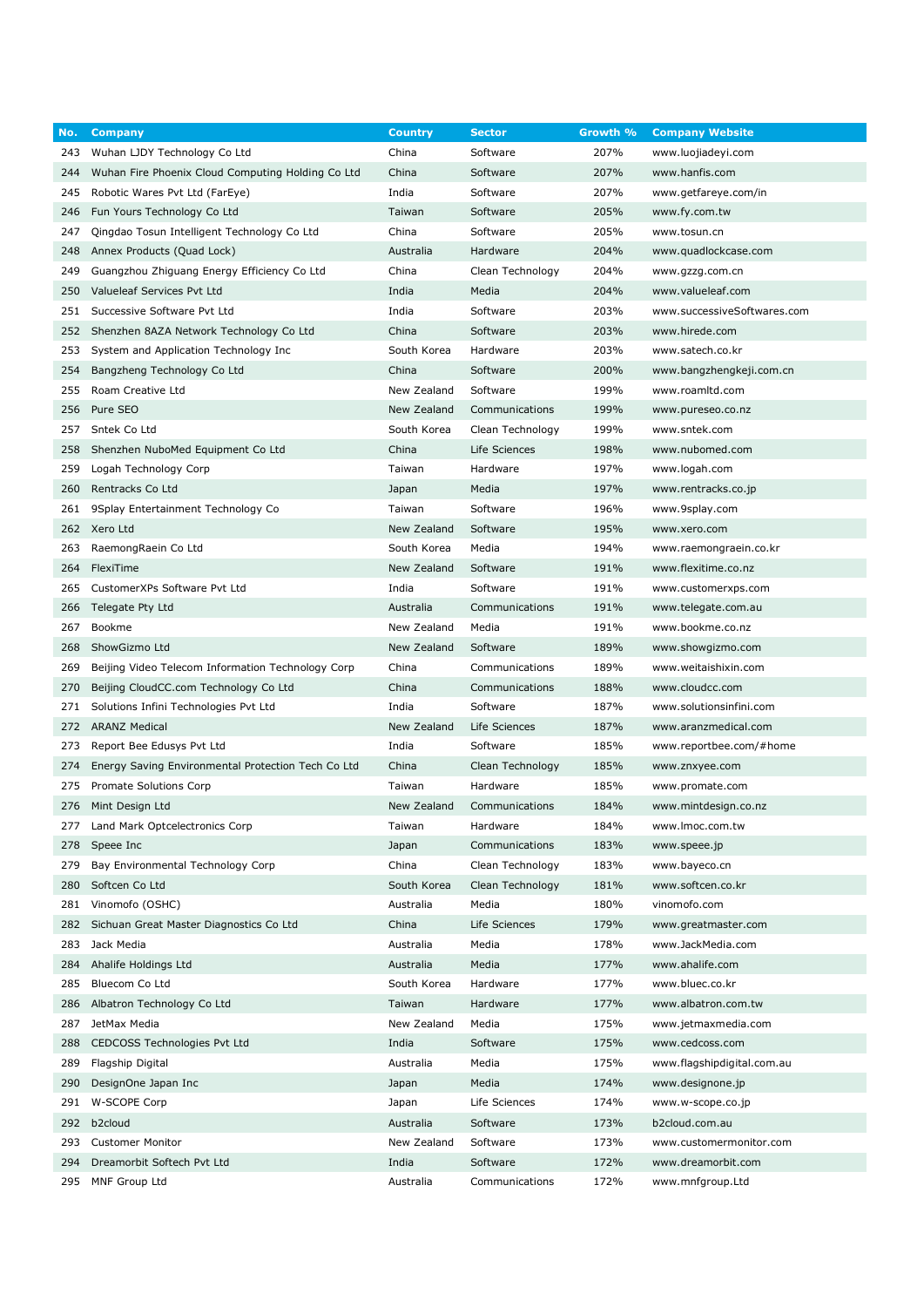| No. | <b>Company</b>                                         | <b>Country</b> | <b>Sector</b>    | Growth % | <b>Company Website</b>   |
|-----|--------------------------------------------------------|----------------|------------------|----------|--------------------------|
| 296 | <b>CERES Inc</b>                                       | Japan          | Media            | 170%     | www.ceres-inc.jp         |
| 297 | Safety Culture                                         | Australia      | Software         | 170%     | www.safetyculture.com.au |
| 298 | Clinic to Cloud                                        | Australia      | Software         | 169%     | www.clinictocloud.com    |
| 299 | Sichuan Haotel Telecommunications Co Ltd               | China          | Communications   | 169%     | www.haotel.com           |
| 300 | Chengdu Lu Xingtong Information Technology Co Ltd      | China          | Software         | 167%     | www.klicen.com           |
| 301 | Guangzhou Huanfeng Energy Technology Co Ltd            | China          | Clean Technology | 165%     | www.huanfeng580.com      |
| 302 | STAAH Ltd                                              | New Zealand    | Software         | 165%     | www.staah.com            |
| 303 | Nadhi Information Technologies Pvt Ltd                 | India          | Clean Technology | 164%     | www.nadhi.in             |
| 304 | Katana1                                                | Australia      | Communications   | 164%     | www.katana1.com          |
| 305 | OPhylink Communication Technology Ltd                  | China          | Communications   | 164%     | www.ophylink.com         |
| 306 | Wuxi BioHermes Biomedical Technology Co Ltd            | China          | Life Sciences    | 163%     | www.biohermes.com        |
| 307 | Brus Media Pty Ltd                                     | Australia      | Media            | 163%     | www.brusmedia.com        |
| 308 | Virsae Ltd                                             | New Zealand    | Software         | 163%     | www.virsae.com           |
| 309 | Xi'an Satpro Measurement and Control Tech Co Ltd       | China          | Hardware         | 163%     | www.satpro.com           |
| 310 | ZeMoSo Technologies Pvt Ltd                            | India          | Software         | 162%     | www.zemosolabs.com       |
| 311 | Semicon Light Co Ltd                                   | South Korea    | Hardware         | 161%     | www.semiconlight.com     |
| 312 | Qingdao JUNARY Intelligent Instrument Co Ltd           | China          | Hardware         | 161%     | www.zryq.cn              |
| 313 | ZIGExN Co Ltd                                          | Japan          | Media            | 161%     | www.zigexn.co.jp         |
|     | 314 Wuhan Quanhua Optoelectronics Technology Co Ltd    | China          | Hardware         | 160%     | www.gh-opto.com          |
| 315 | Guangdong DO1 Information Technology Co Ltd            | China          | Software         | 160%     | www.do1.com.cn           |
| 316 | TWR Entertainment Inc                                  | Taiwan         | Media            | 160%     | www.twrglobal.com        |
| 317 | Little Giant                                           | New Zealand    | Media            | 160%     | www.littlegiant.co.nz    |
| 318 | <b>Bulletproof Group Ltd</b>                           | Australia      | Communications   | 158%     | www.bulletproof.net.au   |
| 319 | Beijing Yonder Environment Technology Co Ltd           | China          | Clean Technology | 158%     | www.china-yonder.com     |
| 320 | Trineo Ltd                                             | New Zealand    | Software         | 157%     | www.trineo.co.nz         |
| 321 | iRidge Inc                                             | Japan          | Software         | 157%     | www.iridge.jp            |
| 322 | Impulse Screen Media                                   | Australia      | Media            | 157%     | www.impulsescreen.com    |
| 323 | Sino-American Electronics Co Ltd                       | Taiwan         | Hardware         | 157%     | www.sac.com.tw           |
| 324 | Shanghai Kyee Technology Co Ltd                        | China          | Life Sciences    | 157%     | www.kyee.com.cn          |
| 325 | Guangdong No.1 Pharmacy Chain Co Ltd                   | China          | Life Sciences    | 156%     | www.111.com.cn           |
| 326 | Bora Pharmaceuticals Co Ltd                            | Taiwan         | Life Sciences    | 156%     | www.bora-corp.com        |
| 327 | Virtual Machine Technology Pty Ltd                     | Australia      | Communications   | 156%     | www.vmtech.com.au        |
| 328 | <b>EROAD Ltd</b>                                       | New Zealand    | Clean Technology | 155%     | www.eroad.co.nz          |
| 329 | Jiuxianwang E-Commerce Corp                            | China          | Media            | 154%     | www.jiuxian.com          |
| 330 | Jinyu Control Technology                               | China          | Hardware         | 153%     | www.jinyucontrol.com     |
| 331 | Bluedon Information Security Technology Co Ltd         | China          | Software         | 153%     | www.bluedon.com          |
| 332 | Hopong                                                 | China          | Hardware         | 153%     | www.hopong.com.cn        |
| 333 | J-Tek InCorp                                           | Taiwan         | Hardware         | 152%     | www.j-tek.com.tw         |
| 334 | Qingdao Keen Information Technology Co Ltd             | China          | Communications   | 152%     | www.keeninfo.com.cn      |
| 335 | Aujas Networks Pvt Ltd                                 | India          | Software         | 152%     | www.aujas.com            |
| 336 | Electric-holic Co Ltd                                  | China          | Clean Technology | 152%     | www.hlkdq.com            |
| 337 | Sichuan Yulintu Information Technology Co Ltd          | China          | Software         | 152%     | www.yulintu.com          |
| 338 | Softstar Entertainment Inc                             | Taiwan         | Software         | 152%     | www.softstar.com.tw      |
| 339 | Saron Education Ltd T/A SEQTA Software                 | Australia      | Software         | 151%     | seqta.com.au             |
| 340 | Shift Inc                                              | Japan          | Software         | 151%     | www.shiftinc.jp          |
| 341 | Nanobi Data and Analytics Pvt Ltd                      | India          | Software         | 150%     | www.nanobi.in            |
|     | 342 Sichuan Jintou Financial Electronic Service Co Ltd | China          | Software         | 150%     | www.jintoufs.com         |
| 343 | MessageMedia                                           | Australia      | Software         | 149%     | www.messagemedia.com.au  |
| 344 | Atrae Inc                                              | Japan          | Media            | 148%     | www.atrae.co.jp          |
| 345 | EcoBio Holdings Co Ltd                                 | South Korea    | Clean Technology | 148%     | www.ecobio.co.kr         |
| 346 | Envee Inflight Entertainment Co Ltd                    | China          | Software         | 148%     | www.enveesoft.com        |
| 347 | Qingdao New Energy Solutions Inc                       | China          | Clean Technology | 148%     | www.nesisolar.com        |
|     | 348 Socialites                                         | New Zealand    | Communications   | 147%     | www.socialites.co.nz     |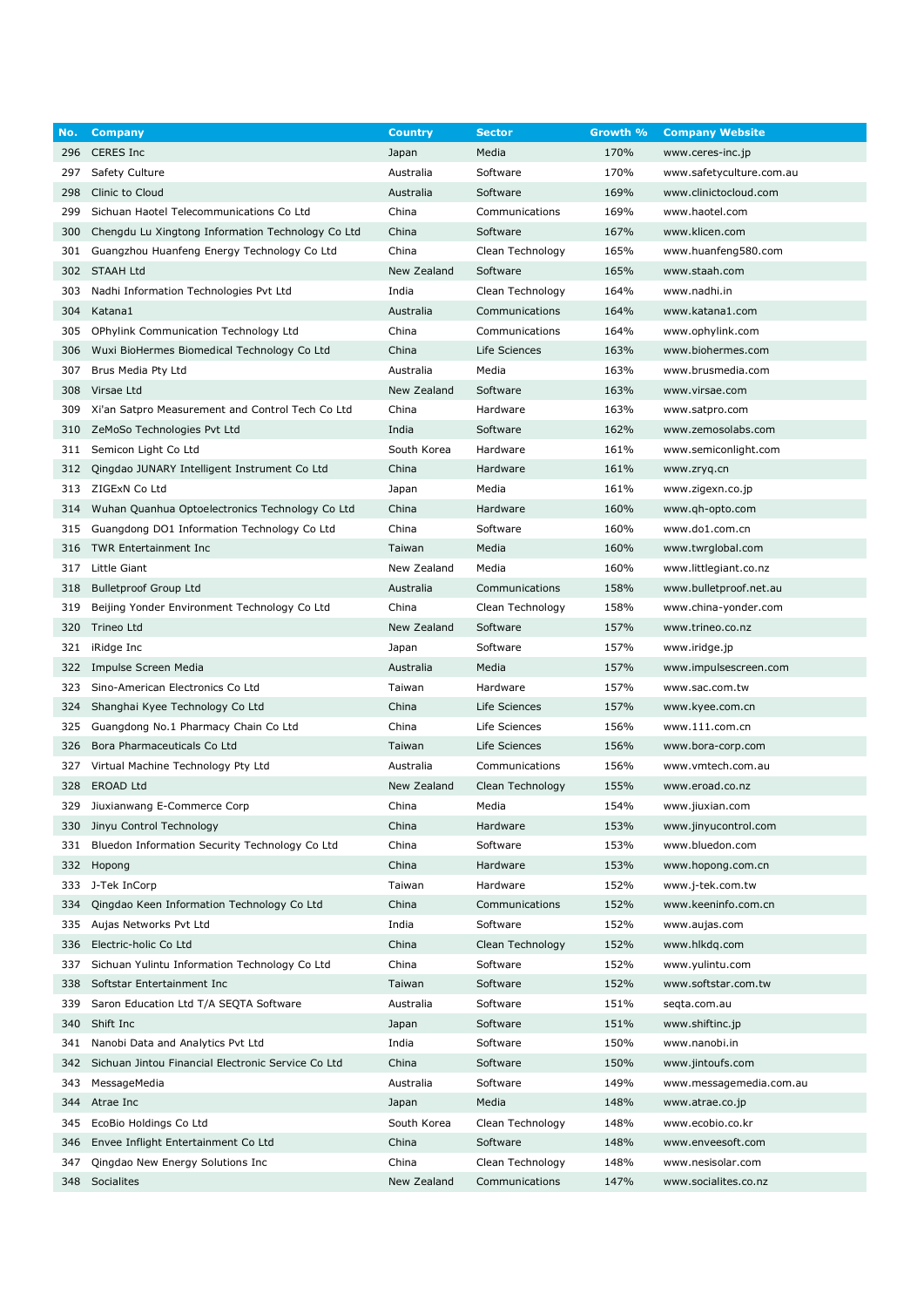| No.   | <b>Company</b>                              | <b>Country</b> | <b>Sector</b>    | Growth % | <b>Company Website</b>     |
|-------|---------------------------------------------|----------------|------------------|----------|----------------------------|
| 349   | <b>BNC Korea Co Ltd</b>                     | South Korea    | Life Sciences    | 146%     | www.bnckorea.co.kr         |
| 350   | Zifo Technologies Pvt Ltd                   | India          | Software         | 146%     | www.zifornd.com            |
| 351   | Shinsegae Engineering & Construction Co Ltd | South Korea    | Clean Technology | 146%     | www.shinsegae-enc.com      |
| 352   | ChengDu Teeny Software Co Ltd               | China          | Software         | 145%     | www.teenysoft.com          |
| 353   | Soprano Design                              | Australia      | Software         | 145%     | www.sopranodesign.com      |
| 354   | <b>TAHO Pharmaceuticals Ltd</b>             | Taiwan         | Life Sciences    | 145%     | www.tahopharma.com         |
| 355   | Chunghwa Precision Test Technology Co       | Taiwan         | Hardware         | 144%     | www.cht-pt.com.tw          |
| 356   | GP Enterprises Co Ltd                       | China          | Clean Technology | 144%     | www.gppumps.com            |
| 357   | Shenzhen Aivico Electronic Co Ltd           | China          | Hardware         | 144%     | www.aivico.com             |
| 358   | Favite Inc                                  | Taiwan         | Hardware         | 144%     | www.favite.com             |
| 359 - | Seohwa Inc                                  | South Korea    | Hardware         | 144%     | www.seohwa.co.kr           |
| 360   | Guangzhou Sincer Ltd                        | China          | Hardware         | 140%     | www.sincer.com.cn          |
| 361   | Crystalnix Ltd                              | New Zealand    | Software         | 140%     | www.crystalnix.com         |
| 362   | Arohatech IT Services Pvt Ltd               | India          | Software         | 140%     | www.arohatech.com          |
| 363   | <b>Empired Ltd</b>                          | Australia      | Software         | 139%     | www.empired.com            |
| 364   | Guangzhou Bright Medical Technology Co Ltd  | China          | Life Sciences    | 139%     | www.brighte.cn             |
| 365   | Lis Co Ltd                                  | South Korea    | Clean Technology | 139%     | www.liser.co.kr            |
| 366   | Chengdu Excelement Technology Co Ltd        | China          | Software         | 138%     | n/a                        |
| 367   | Jastech Co Ltd                              | South Korea    | Hardware         | 138%     | www.jastech.co.kr          |
| 368   | NS Co Ltd                                   | South Korea    | Clean Technology | 137%     | www.cns2.com               |
| 369   | G7 Networks Co Ltd                          | China          | Media            | 137%     | www.g7.com.cn              |
| 370   | Unicon Optical Co Ltd                       | Taiwan         | Life Sciences    | 137%     | www.unicon.com.tw          |
| 371   | Pyung HWA Industrial Co Ltd                 | South Korea    | Clean Technology | 136%     | www.ph.co.kr               |
| 372   | Rare Mile Technologies Pvt Ltd              | India          | Software         | 136%     | www.raremile.com           |
| 373   | White Rivers Digital                        | India          | Media            | 136%     | www.whiteriversdigital.com |
| 374   | Cross Marketing Group Inc                   | Japan          | Media            | 136%     | www.cm-group.co.jp         |
| 375   | United Advertising Co Ltd                   | Taiwan         | Media            | 136%     | www.ua.com.tw              |
| 376   | Redbubble Inc                               | Australia      | Media            | 136%     | redbubble.com              |
| 377   | Cocubes Technologies Pvt Ltd                | India          | Software         | 136%     | www.cocubes.com            |
| 378   | Exult Infosolutions Pvt Ltd                 | India          | Media            | 136%     | www.exultcorp.com          |
| 379   | BEarena Pty Ltd                             | Australia      | Software         | 135%     | www.bearena.com.au         |
| 380   | Celltrion Inc                               | South Korea    | Life Sciences    | 135%     | www.celltrion.com          |
| 381   | Hainer Tiancheng Technology Co Ltd          | China          | Clean Technology | 135%     | www.high-trend.com         |
|       | 382 Medy-Tox Icn                            | South Korea    | Life Sciences    | 134%     | www.medy-tox.co.kr         |
| 383   | Alvogen Korea Co Ltd                        | South Korea    | Life Sciences    | 134%     | www.alvogenkorea.com       |
| 384   | Syngen Biotech Co Ltd                       | Taiwan         | Life Sciences    | 134%     | www.syngen.com.tw          |
| 385   | Prodapt Solutions Pvt Ltd                   | India          | Software         | 134%     | www.prodapt.com            |
| 386   | ShanDong JB Soft&Info Technology Co Ltd     | China          | Software         | 134%     | www.jbinfo.cn/             |
| 387   | Samil Enterprise Co Ltd                     | South Korea    | Clean Technology | 133%     | www.samilenter.com         |
| 388   | Mint Wireless Ltd                           | Australia      | Software         | 133%     | www.mintpayments.com       |
| 389   | Abion Inc                                   | South Korea    | Life Sciences    | 132%     | www.abionbio.com           |
| 390   | Bank of Innovation Inc                      | Japan          | Software         | 132%     | www.boi.jp                 |
| 391   | Unleashed Software                          | New Zealand    | Software         | 131%     | www.unleashedSoftware.com  |
| 392   | ExportX                                     | New Zealand    | Software         | 130%     | www.export-x.com           |
| 393   | NIG Nutritionals Ltd                        | New Zealand    | Life Sciences    | 130%     | www.newimagegroup.co.nz    |
| 394   | Kanglim Co Ltd                              | South Korea    | Clean Technology | 129%     | www.kanglim.com            |
| 395   | ATMVI Professional Co Ltd                   | China          | Software         | 129%     | www.atmvi.com              |
| 396   | Petgo Corp                                  | Japan          | Media            | 129%     | www.corp.petgo.co.jp       |
| 397   | Playfun                                     | China          | Hardware         | 129%     | www.playfun.net            |
| 398   | Samsung Sdi Co Ltd                          | South Korea    | Hardware         | 129%     | www.samsungsdi.co.kr       |
| 399   | Customer Radar                              | New Zealand    | Software         | 129%     | www.customerradar.com      |
| 400   | Phonon.in                                   | India          | Communications   | 129%     | www.phonon.in/portal       |
| 401   | Pay Point India Network Pvt Ltd             | India          | Media            | 129%     | www.paypointindia.com      |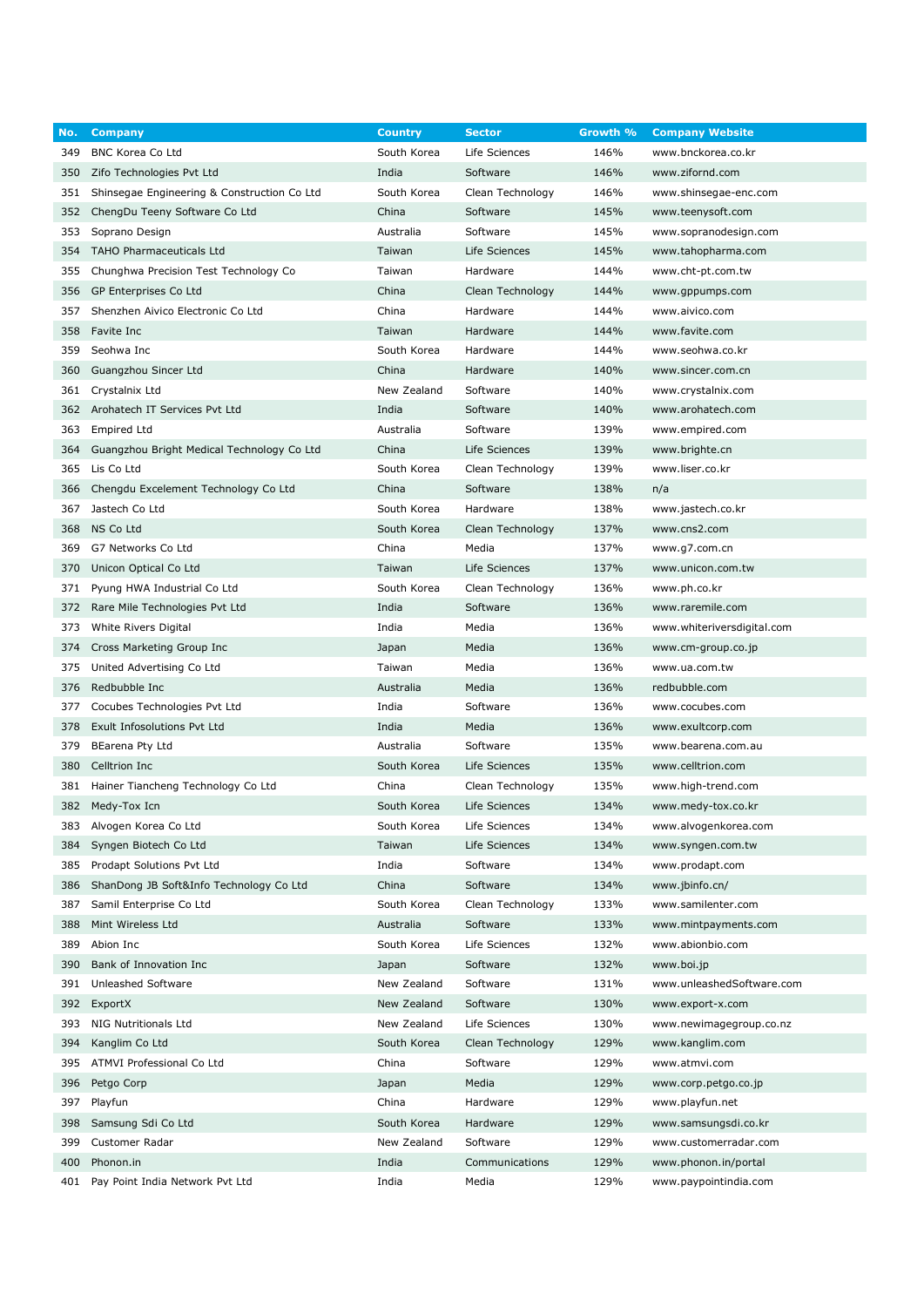| No. | <b>Company</b>                                   | <b>Country</b> | <b>Sector</b>    | Growth % | <b>Company Website</b>         |
|-----|--------------------------------------------------|----------------|------------------|----------|--------------------------------|
| 402 | <b>Burst SMS</b>                                 | Australia      | Software         | 128%     | www.burstsms.com.au            |
| 403 | Gamevil Inc                                      | South Korea    | Software         | 128%     | www.gamevil.com                |
| 404 | Class Ltd                                        | Australia      | Software         | 128%     | www.class.com.au               |
| 405 | Mamezou Holdings Co Ltd                          | Japan          | Software         | 127%     | www.mamezou-hd.com             |
| 406 | Dream T Entertainment Co Ltd                     | South Korea    | Media            | 127%     | www.dreamtenter.com            |
| 407 | S <sub>1</sub> T <sub>2</sub>                    | Australia      | Media            | 126%     | www.s1t2.com.au                |
| 408 | 42Gears Mobility Systems Pvt Ltd                 | India          | Software         | 126%     | www.42gears.com                |
| 409 | Terrasky Co Ltd                                  | Japan          | Software         | 126%     | www.terrasky.co.jp             |
| 410 | Silergy Corp                                     | Taiwan         | Hardware         | 125%     | www.silergy.com                |
| 411 | <b>Truelight Corp</b>                            | Taiwan         | Communications   | 125%     | www.truelight.com.tw           |
|     | 412 Adore Beauty                                 | Australia      | Media            | 125%     | www.adorebeauty.com.au         |
| 413 | Guangzhou Cronus Bicycle Fashion Sports Co Ltd   | China          | Clean Technology | 124%     | www.cronusbike.com             |
| 414 | Guangzhou Aevision Electronics Technology Co Ltd | China          | Communications   | 124%     | www.aevision.com.cn            |
| 415 | Fonebox                                          | Australia      | Media            | 124%     | www.fonebox.com.au             |
| 416 | LatentView Analytics Pvt Ltd                     | India          | Software         | 123%     | www.latentview.com             |
| 417 | Shenzhen Genius Biological Technology Co Ltd     | China          | Life Sciences    | 122%     | www.genrui-bio.com             |
| 418 | Pegavision Corp                                  | Taiwan         | Life Sciences    | 122%     | www.pegavision.com             |
| 419 | Qburst Technologies Pvt Ltd                      | India          | Software         | 121%     | www.qburst.com                 |
| 420 | Flyingvoice Technology Co Ltd                    | China          | Communications   | 121%     | www.flyingvoice.cn             |
| 421 | Velocity Software Solutions Pvt Ltd              | India          | Media            | 120%     | www.velsof.com                 |
| 422 | Gigastorage Corp                                 | Taiwan         | Hardware         | 120%     | www.gigastorage.com.tw         |
| 423 | Wholetech System Hitech Ltd                      | Taiwan         | Hardware         | 120%     | www.wholetech.com.tw           |
| 424 | Amita Technologies Inc                           | Taiwan         | Hardware         | 119%     | www.amitatech.com.tw           |
| 425 | Beijing Sogou Technology Development Co Ltd      | China          | Software         | 119%     | www.corp.sogou.com             |
| 426 | Foxsemicon Integrated Technology Inc             | Taiwan         | Hardware         | 119%     | www.foxsemicon.com             |
| 427 | Beijing Biocytogen Co Ltd                        | China          | Life Sciences    | 118%     | www.bbctg.com.cn               |
| 428 | SiteMinder                                       | Australia      | Software         | 117%     | www.SiteMinder.com             |
| 429 | BizData Pty Ltd                                  | Australia      | Software         | 116%     | www.bizdata.com.au             |
| 430 | Shenzhen Unifortune Supply Chain Service Co Ltd  | China          | Software         | 116%     | www.ufscs.com                  |
| 431 | Evolve Skateboards                               | Australia      | Hardware         | 116%     | www.evolveskateboards.com.au   |
|     | 432 Creators Match Ltd                           | Japan          | Media            | 116%     | www.c-m.co.jp                  |
| 433 | Promapp Solutions Ltd                            | New Zealand    | Software         | 115%     | www.promapp.com                |
| 434 | RamCity Pty Ltd                                  | Australia      | Hardware         | 115%     | www.ramcity.com.au             |
|     | 435 Avekshaa Technologies Pvt Ltd                | India          | Software         | 115%     | www.avekshaa.com               |
| 436 | Capital Numbers Infotech Pvt Ltd                 | India          | Software         | 115%     | www.capitalnumbers.com         |
| 437 | Orbit Remit                                      | New Zealand    | Software         | 114%     | www.orbitremit.com             |
| 438 | Market Simplified India Ltd                      | India          | Software         | 113%     | www.marketsimplified.com       |
| 439 | GO1 Pty Ltd                                      | Australia      | Media            | 113%     | www.go1.com                    |
| 440 | <b>Business Toolbox Ltd</b>                      | New Zealand    | Software         | 112%     | www.businesstoolbox.co.nz      |
| 441 | Ruby Technology Corp                             | Taiwan         | Communications   | 112%     | www.rubytech.com.tw            |
| 442 | Brogent Technologies Inc                         | Taiwan         | Software         | 111%     | www.brogent.com                |
| 443 | Mycenax Biotech Inc                              | Taiwan         | Life Sciences    | 111%     | www.mycenax.com.tw             |
| 444 | AVerMedia Technologies Inc                       | Taiwan         | Hardware         | 111%     | www.avermedia.com              |
| 445 | SMTP2GO                                          | New Zealand    | Software         | 111%     | www.smtp2go.com                |
| 446 | G-Asiapacific                                    | Malaysia       | Software         | 109%     | www.g-asiapac.com              |
| 447 | <b>Fixstars Corp</b>                             | Japan          | Software         | 108%     | www.fixstars.com/ja            |
| 448 | <b>NEXTGEN Distribution Pty Ltd</b>              | Australia      | Software         | 107%     | www.nextgendistribution.com.au |
| 449 | Quovantis Technologies Pvt Ltd                   | India          | Software         | 107%     | www.quovantis.com              |
| 450 | Freelancer.com                                   | Australia      | Media            | 107%     | www.freelancer.com             |
| 451 | Linical Co Ltd                                   | Japan          | Life Sciences    | 106%     | www.linical.co.jp              |
| 452 | Feedback Tech Corp                               | Taiwan         | Hardware         | 105%     | www.feedback.com.tw            |
| 453 | Kingpak Technology Inc                           | Taiwan         | Hardware         | 105%     | www.kingpak.com.tw             |
|     | 454 Acquire BPO                                  | Australia      | Communications   | 105%     | www.acquirebpo.com             |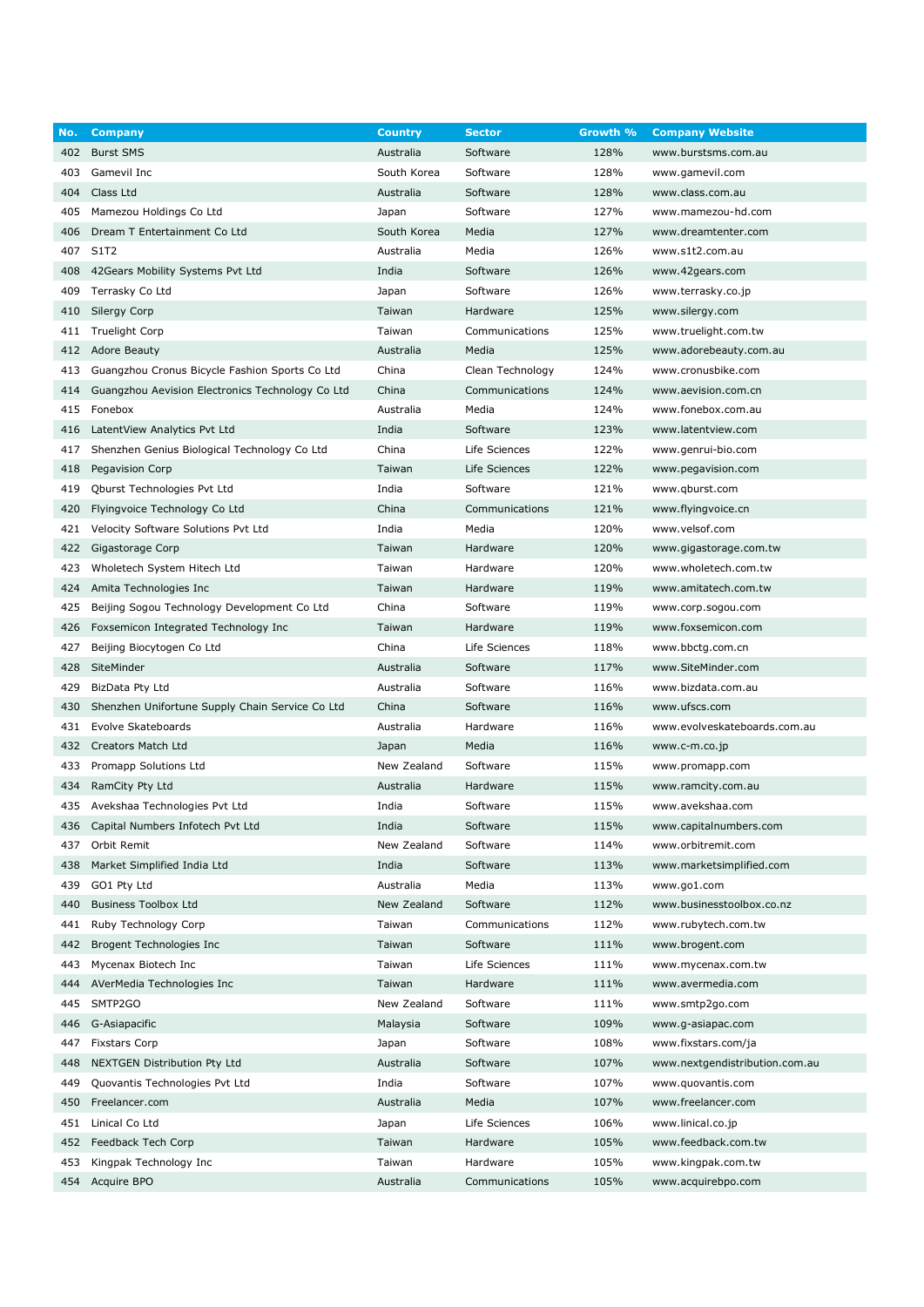| No. | <b>Company</b>                        | <b>Country</b> | <b>Sector</b>    | Growth % | <b>Company Website</b>      |
|-----|---------------------------------------|----------------|------------------|----------|-----------------------------|
| 455 | MarketEnterprise Co Ltd               | Japan          | Clean Technology | 105%     | www.marketenterprise.co.jp  |
| 456 | RateGain Travel Technologies Pvt Ltd  | India          | Software         | 105%     | www.rategain.com            |
| 457 | Alphero Ltd                           | New Zealand    | Software         | 104%     | www.alphero.com             |
| 458 | <b>WhosOnLocation Ltd</b>             | New Zealand    | Software         | 104%     | www.whosonlocation.com      |
| 459 | Outpost Central Ltd                   | New Zealand    | Clean Technology | 104%     | www.outpostcentral.com      |
| 460 | Largan Precision Co Ltd               | Taiwan         | Hardware         | 104%     | www.largan.com.tw           |
| 461 | <b>BizCover Pty Ltd</b>               | Australia      | Software         | 103%     | bizcover.com.au             |
| 462 | CreditorWatch Holdings Pty Ltd        | Australia      | Software         | 102%     | www.creditorwatch.com.au    |
| 463 | SpadeWorx Software Services Pvt Ltd   | India          | Software         | 101%     | www.spadeworx.com           |
| 464 | Rigidtech Microelectronics Corp       | Taiwan         | Hardware         | 100%     | www.rigidtech.com.tw        |
| 465 | istyle Inc                            | Japan          | Media            | 100%     | www.istyle.co.jp            |
| 466 | Incture Technologies Pvt Ltd          | India          | Software         | 100%     | www.incture.com             |
| 467 | Winstek Semiconductor Co Ltd          | Taiwan         | Hardware         | 100%     | www.winstek.com.tw          |
| 468 | Happiest Minds Technologies Pvt Ltd   | India          | Software         | 100%     | www.happiestminds.com       |
| 469 | Ry.com.au                             | Australia      | Media            | 100%     | ry.com.au                   |
| 470 | Findatruckload                        | New Zealand    | Software         | 99%      | www.findatruckload.co.nz    |
| 471 | Nanosonics Ltd                        | Australia      | Life Sciences    | 99%      | www.nanosonics.com.au       |
| 472 | Serko Ltd                             | New Zealand    | Software         | 96%      | www.serko.com               |
| 473 | Sandmartin International Holdings Ltd | Taiwan         | Communications   | 96%      | www.sandmartin.com.hk       |
| 474 | Amaysim Australia Ltd                 | Australia      | Communications   | 95%      | www.amaysim.com.au          |
| 475 | Promell Material Technology Inc       | Taiwan         | Hardware         | 95%      | www.promell.com.tw          |
| 476 | Lux Group Ltd                         | Australia      | Media            | 95%      | www.luxgroup.com            |
| 477 | Washhouse Co Ltd                      | Japan          | Clean Technology | 95%      | www.wash-house.jp           |
| 478 | LuxNet Corp                           | Taiwan         | Communications   | 94%      | www.luxnetcorp.com.tw       |
| 479 | Technovert Solutions Pvt Ltd          | India          | Software         | 93%      | www.technovert.com          |
| 480 | Socialwire Co Ltd                     | Japan          | Communications   | 93%      | www.socialwire.net          |
| 481 | <b>LBT Innovations Ltd</b>            | Australia      | Life Sciences    | 93%      | www.lbtinnovations.com      |
| 482 | ansarada                              | Australia      | Software         | 92%      | www.ansarada.com            |
| 483 | PchomeStore Inc                       | Taiwan         | Media            | 92%      | www.pcstore.com.tw          |
| 484 | <b>NEXTDC Ltd</b>                     | Australia      | Communications   | 92%      | www.nextdc.com              |
| 485 | BigAir Group Ltd                      | Australia      | Communications   | 91%      | www.bigair.com.au           |
| 486 | Hope Inc                              | Japan          | Media            | 91%      | www.zaigenkakuho.com        |
| 487 | Catcher Technology Co Ltd             | Taiwan         | Hardware         | 91%      | www.catcher-group.com       |
| 488 | <b>GMG Digital</b>                    | Australia      | Media            | 91%      | www.gmgdigital.com.au       |
|     | 489 Tigerspike Pty Ltd                | Australia      | Software         | 90%      | www.tigerspike.com          |
| 490 | U-NEXT Co Ltd                         | Japan          | Communications   | 90%      | www.unext.co.jp             |
| 491 | Mexia                                 | Australia      | Software         | 87%      | www.mexia.com.au            |
| 492 | Coretek Opto Corp                     | Taiwan         | Communications   | 87%      | www.coretek.com.tw          |
| 493 | <b>TTBIO Corp</b>                     | Taiwan         | Life Sciences    | 87%      | www.ttbio.com               |
| 494 | CGS International Inc                 | Taiwan         | Software         | 86%      | www.cgs.com.tw              |
| 495 | Transaction Analysts India Pvt Ltd    | India          | Software         | 86%      | www.transactionanalysts.com |
| 496 | Nyle Inc                              | Japan          | Media            | 85%      | www.nyle.co.jp              |
| 497 | Xavi Technologies Corp                | Taiwan         | Communications   | 85%      | www.xavi.com.tw             |
| 498 | SpeedCast International Ltd           | Australia      | Communications   | 85%      | www.speedcast.com           |
| 499 | Experion Technologies India Pvt Ltd   | India          | Software         | 84%      | www.experionglobal.com      |
|     | 500 Miktysh                           | Australia      | Software         | 84%      | miktysh.com.au              |